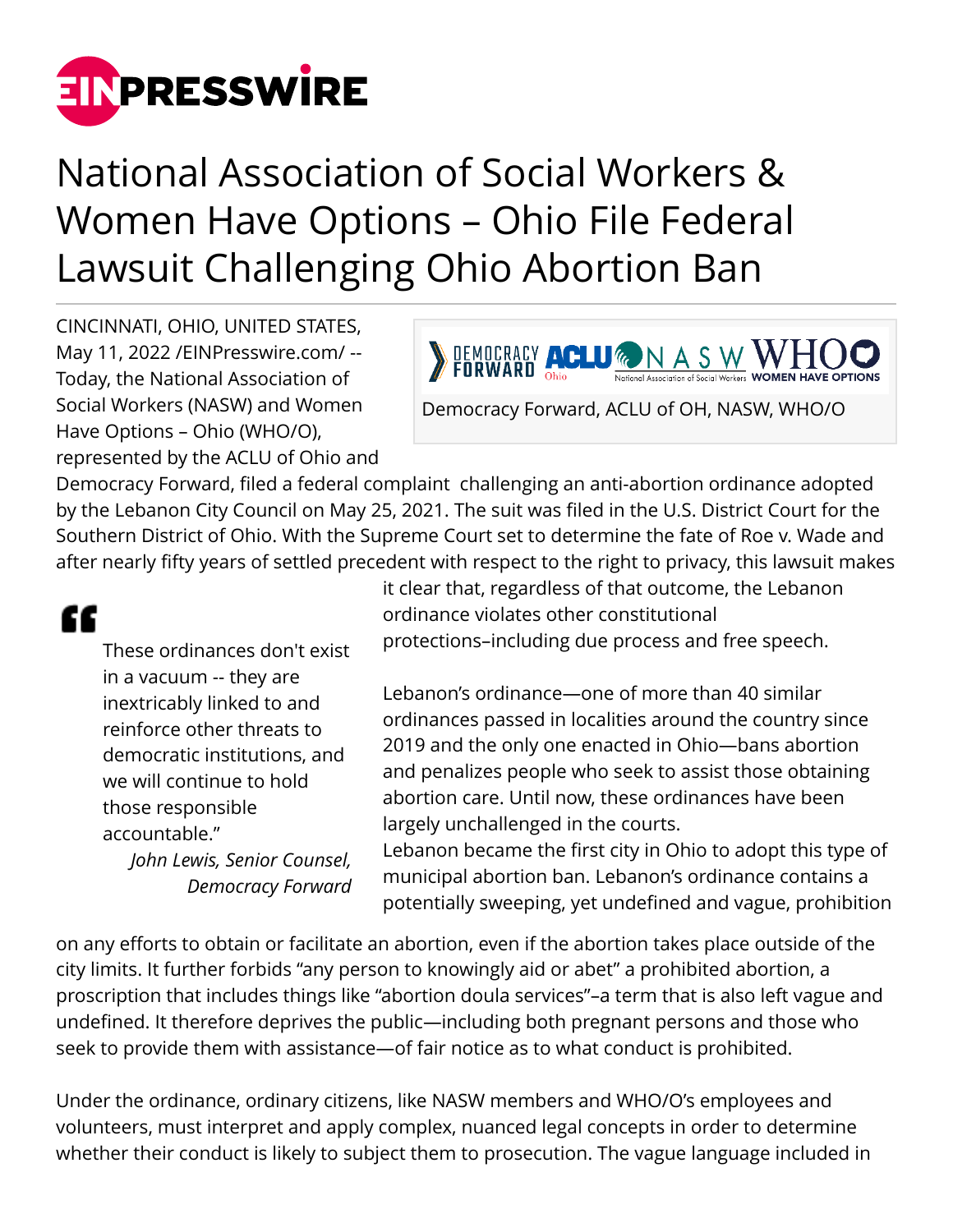the ordinance forces NASW and WHO/O to divert additional resources to ensure they can continue to provide services to their clients and members—reallocating staff time, spending money on things like procuring legal advice, and generally trying to protect themselves and their members. In doing so, the ordinance threatens to punish social workers for doing their jobs.

Living under ordinances like the one in Lebanon is just one example of the reality millions of Americans already face every day, even though the right to an abortion remains the law of the land. The courts are now the frontline of the battleground for democracy, not the last-resort protectors of it—and the stakes for challenging wrongdoing couldn't be higher.

"In the wake of the recent news of the Supreme Court's leaked decision overturning Roe v. Wade, it's all the more important to continue to defend abortion access and ensure that municipalities cannot criminalize lawful activity through vague, sweeping bans. The ordinance's vagueness, coupled with its potentially sweeping breadth, render it unlawful on multiple fronts," noted Jessie Hill, cooperating attorney for the ACLU of Ohio.

"As the nation faces increasing threats to democracy at the state and local levels, these ordinances provide a chilling glimpse of a reality that extremists seek to impose on people and communities across the country, said John Lewis, senior counsel for Democracy Forward. "These ordinances don't exist in a vacuum -- they are inextricably linked to and reinforce other threats to democratic institutions, and we will continue to hold those responsible accountable."

Full release with NASW and WHO/O quotes and complaint [available here](https://democracyforward.org/press/oh-complaint/).

## ###

Democracy Forward Foundation ("Democracy Forward") is a nonprofit legal organization founded in 2017 that litigates cases involving government action on behalf of organizations, individuals, and municipalities. The organization has taken 650 legal actions and achieved victories supporting democracy and improving the lives and wellbeing of people and communities. Democracy Forward Foundation is a 501(c)(3) non-profit organization.

The ACLU of Ohio is a non-profit, non-partisan legal and advocacy organization working to expand civil liberties and civil rights for all people. It is a state affiliate of the ACLU Nationwide, with offices in all fifty states, plus Washington D.C. and Puerto Rico.

Case: 1:22-cv-00258-SJD Doc #: 1 (202) 601-2487

Emily Singer Democracy Forward esinger@democracyforward.org